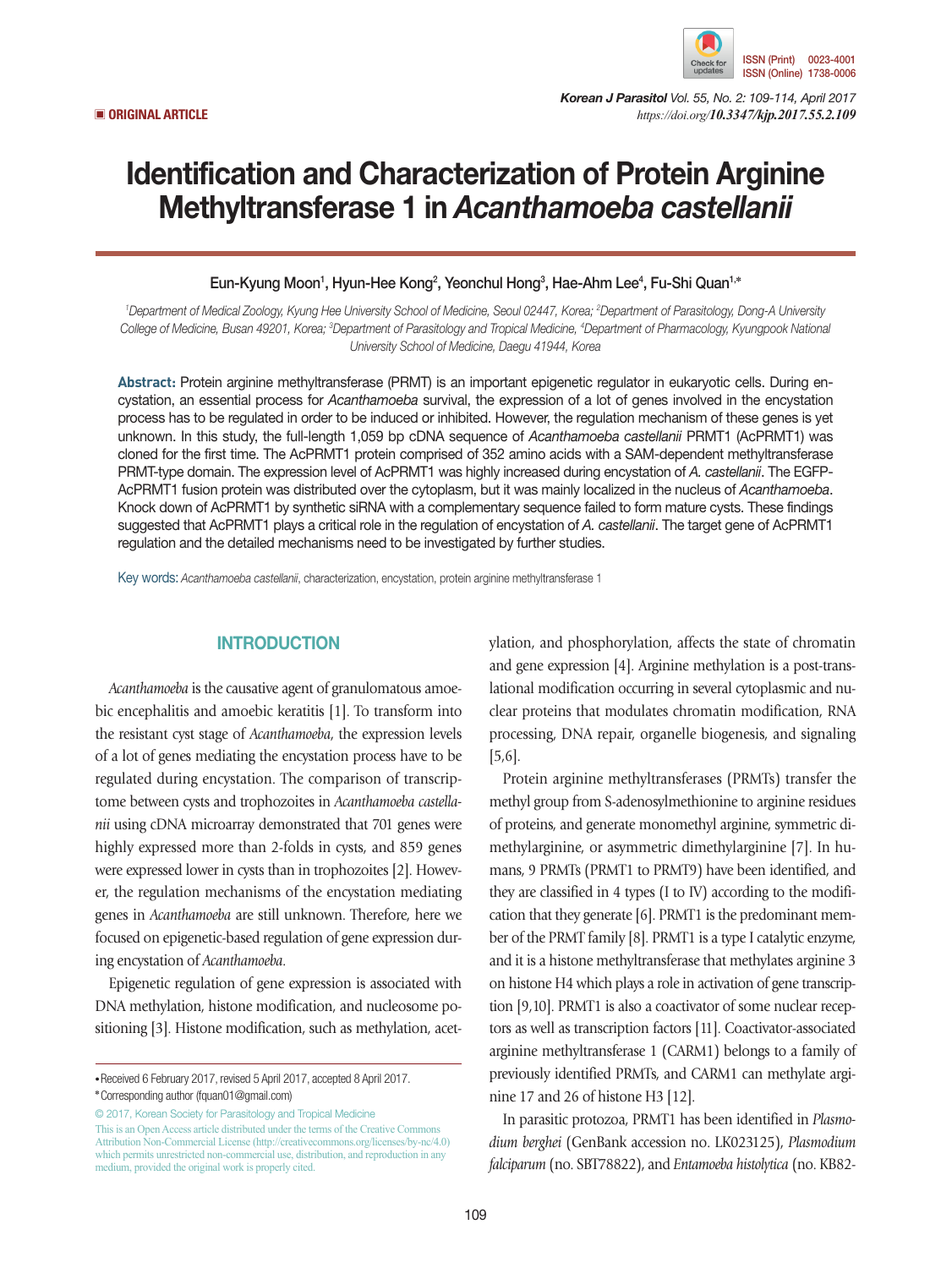3531). However, the functions of PRMT1 in parasitic protozoa remain unknown. PRMT1 of *P. falciparum* methylated only arginine 3 of histone H4 [13], and PRMT1 of *E. histolytica* dimethylated arginine 8 of histone H4 [14].

In this study, we report the identification and characterization of the PRMT1 homologue in *A. castellanii* (AcPRMT1) (no. KT345168). For this purpose, we cloned and expressed the protein PRMT1 from our existing cDNA library of *A. castellanii* and investigated its role in encystation of *Acanthamoeba*.

## MATERIALS AND METHODS

#### Cultivation of *Acanthamoeba* trophozoites and cysts

*A. castellanii* Castellanii (ATCC 30011) was obtained from the American Type Culture Collection. Trophozoites were axenically cultured in PYG media, consisting of proteose peptone  $2\%$  (w/v), yeast extract 0.1% (w/v), and glucose 100 mM (w/ v), at 25˚C in a Sanyo incubator (San Diego, California, USA). Cysts were induced in encystation media (0.1 M KCl, 0.008 M MgSO<sub>4</sub>, 0.0004 M CaCl<sub>2</sub>, and 0.02 M 2-amino-2-methyl-1,3propanediol, pH 9.0) for 3 days [15]. Mature cysts were counted under a light microscope after treating them with 0.5% SDS, and encystation ratios were calculated [16].

#### Gene expression analysis

Total RNAs from *A. castellanii* trophozoites and cysts were purified using RNeasy Mini Kit (Qiagen, Hilden, Germany), and cDNA synthesis was conducted using First Strand cDNA Synthesis Kit (Sigma-Aldrich, Fluka, Zwijndrecht, Netherlands) according to the manufacturer's recommendations. Real-time PCR was carried out using 20 ng of cDNA as template and specific primers corresponding to the AcPRMT1 and AcPRMT5 genes (Table 1). It was performed using the ABI PRISM**®** 7000 sequence detection system (Applied Biosystems, Foster City, California, USA), and all reaction mixtures used SYBR Premix

Table 1. Primer sequences used in the study

| Primer            | Sequence (5'-3')              |
|-------------------|-------------------------------|
| PRMT1-real time-F | TTCCCCAACAGAGCTACCCTCT        |
| PRMT1-real time-R | <b>GCAGCTCATGTCAAAGCCGTA</b>  |
| PRMT5-real time-F | <b>TTGACTACTCGGCTCTTCTGCC</b> |
| PRMT5-real time-R | <b>TCGATGTCTTTCACCAGCAGG</b>  |
| PRMT1-pGAPDHgx-F  | ACATCTAGAATGGAAATCGAACCGACTCA |
| PRMT1-pGAPDHgx-R  | ATATCTAGATTAGCGGAGGAAGTAGAGCT |
| PRMT1-siRNA-F     | CCUACUUCGACAUUCACUUdTdT       |
| PRMT1-siRNA-R     | AAGUGAAUGUCGAAGUAGGdTdT       |

Ex Taq (Takara, Otsu, Shiga, Japan). The 18S ribosomal DNA was used as the reference gene [17]. Real-time PCR was performed to determine relative gene expression using the  $2^{\Delta\Delta CT}$ method [18], and experiments were performed in triplicate.

## Stable transfection and intracellular localization of PRMT1

To investigate the intracellular localization of PRMT1, the gene was cloned into the pGAPDH vector using enhanced green fluorescent protein (EGFP) as a marker [19]. The pGAPDHg-PRMT1 plasmid was transfected into live cells of *A. castellanii*. Stable transfection was performed using the SuperFect transfection reagent (Qiagen) following the manufacturer's recommendations. Transfected cells were transferred to 50 μg neomycin-containing G418 media and grown over several passages. The amoeba expressing EGFP was allowed to adhere to a cell culture dish, and the LSM 5 EXCITER Scalable confocal system (ZEISS, Hamburg, Germany) was used to observe the amoeba. EGFP- or DAPI (4´,6-diamidino-2-phenylindole) mediated fluorescence was performed using bandpass filters covering excitation and emission wavelengths of 500 to 530 nm and 360 to 460 nm, respectively.

#### Gene silencing

Small interfering RNA (siRNA) targeting PRMT1 of *A. castellanii* was synthesized by Sigma-Proligo (Boulder, Colorado, USA), based on its cDNA sequence (Table 1). The siRNA designed against AcPRMT1 (final concentration of 100 nM) was transfected into live *A. castellanii* trophozoites at a cell density of  $4 \times 10^5$  per well using the SuperFect transfection reagent (Qiagen) following the manufacturer's protocol.

#### Statistical analysis

Data are expressed as the mean±SEM. Statistical significance was analyzed using an unpaired Student's *t*-test. A *P*-value of <0.01 was interpreted as statistically significant.

#### RESULTS

#### Identification of AcPRMT1

To identify the epigenetic regulator in *A. castellanii*, we used the basic local alignment search tool (BLAST) and KOG (eu-Karyotic Orthologous Groups) analysis from our existing cDNA library, and identified a full-length open reading frame of AcP-RMT1 (GenBank accession no. KT345168). AcPRMT1 has 352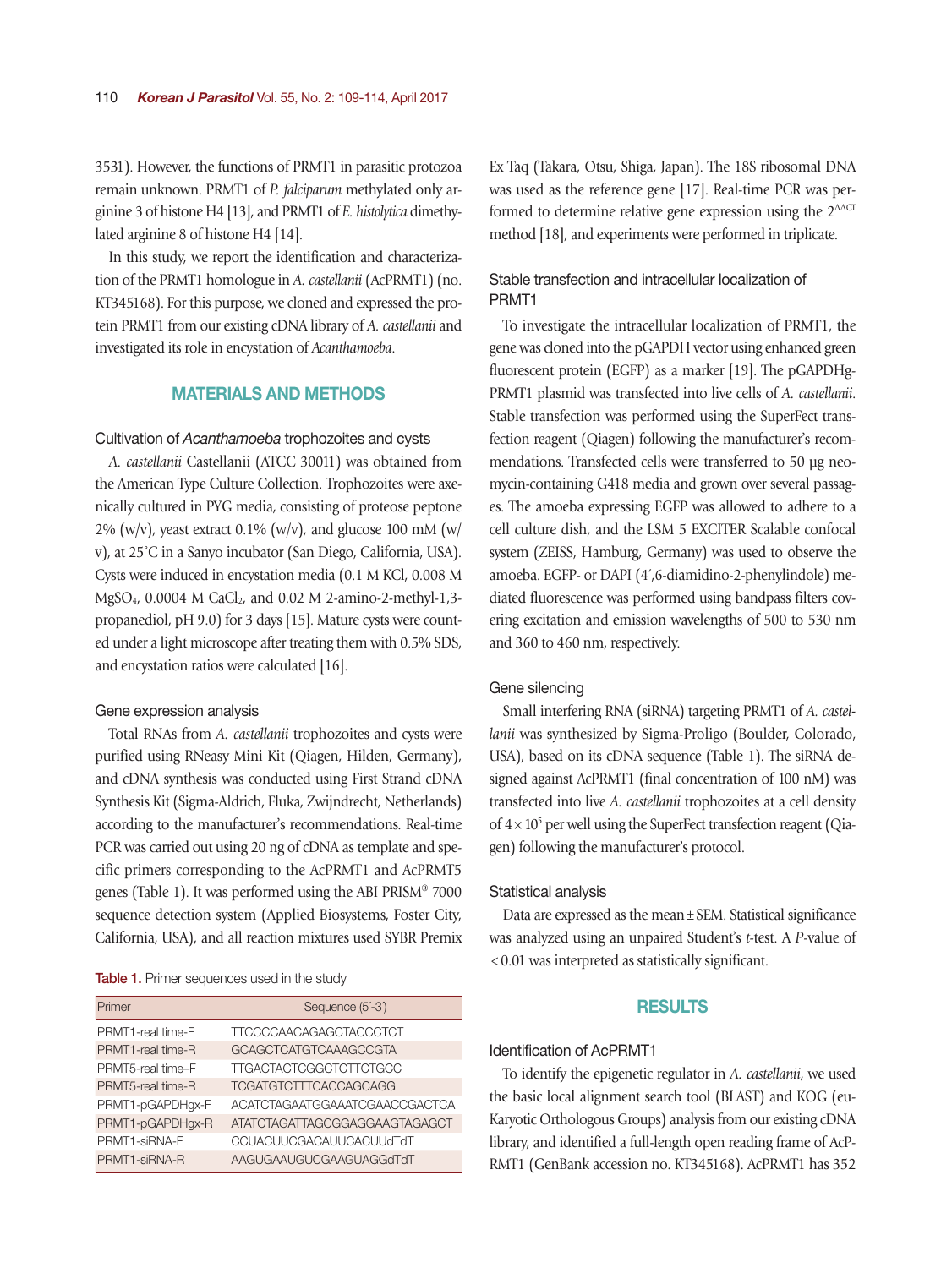amino acids with a predicted molecular mass of 38.7 kDa. Based on homology searches, the deduced amino acid sequences of the AcPRMT1 cDNA showed 42.6% similarity with AcPRMT5 (GenBank accession no. KT345169) (data not shown). Amino acid sequence alignment of AcPRMT1 with that of *Schistosoma japonicum*, *E. histolytica*, *Dictyostelium discoideum*, *P. berghei*, and *Homo sapiens* showed sequence similarity (Fig. 1). Putative Ac-PRMT1 encodes a SAM-dependent methyltransferase PRMTtype domain (boxed area).

#### Gene expression during encystation

Real-time PCR analysis was used to detect the transcript levels of AcPRMT1 during encystation of *A. castellanii*. The expression levels of AcPRMT1 were highly increased after induction of encystation from 24-72 hr (Fig. 2). The previously identified PRMT5 of *A. castellanii* (AcPRMT5) also showed increased expression patterns during encystation [19]. However, AcPRMT1 was expressed higher than AcPRMT5 during encystation of *A. castellanii* (Fig. 2).

Intracellular localization of AcPRMT1

In *A. castellanii* transfected with EGFP-tagged AcPRMT1, strong GFP fluorescence was detected in the cytoplasm and the nucleus (Fig. 3). Previously it was found that the EGFP-AcPRMT5



Fig. 2. Expression of AcPRMT1 and AcPRMT5 during encystation. The mRNA expression levels of AcPRMT1 and AcPRMT5 were highly increased during encystation of *A. castellanii* in a timedependent manner. Expression levels of PRMT1 (green bars) were higher than those of PRMT5 (red bars). \*\*The means are significantly different at *P*<0.01 by Student's *t*-test.



Dd 341  $AC$ 352

Fig. 1. Alignment of the PRMT1 amino acid sequences of *A. castellanii* (GenBank accession no. KT345168) with that of the sequences of *H. sapiens* (no. BC109282), *S. japonicum* (no. FN318749), *E. histolytica* (no. KB823531), *P. berghei* (no. LK023125), and *D. discoideum* (no. Q54EF2). Identical and similar amino acids are shaded in black or grey, respectively. Boxed area shows a SAM-dependent methyltransferase PRMT-type domain.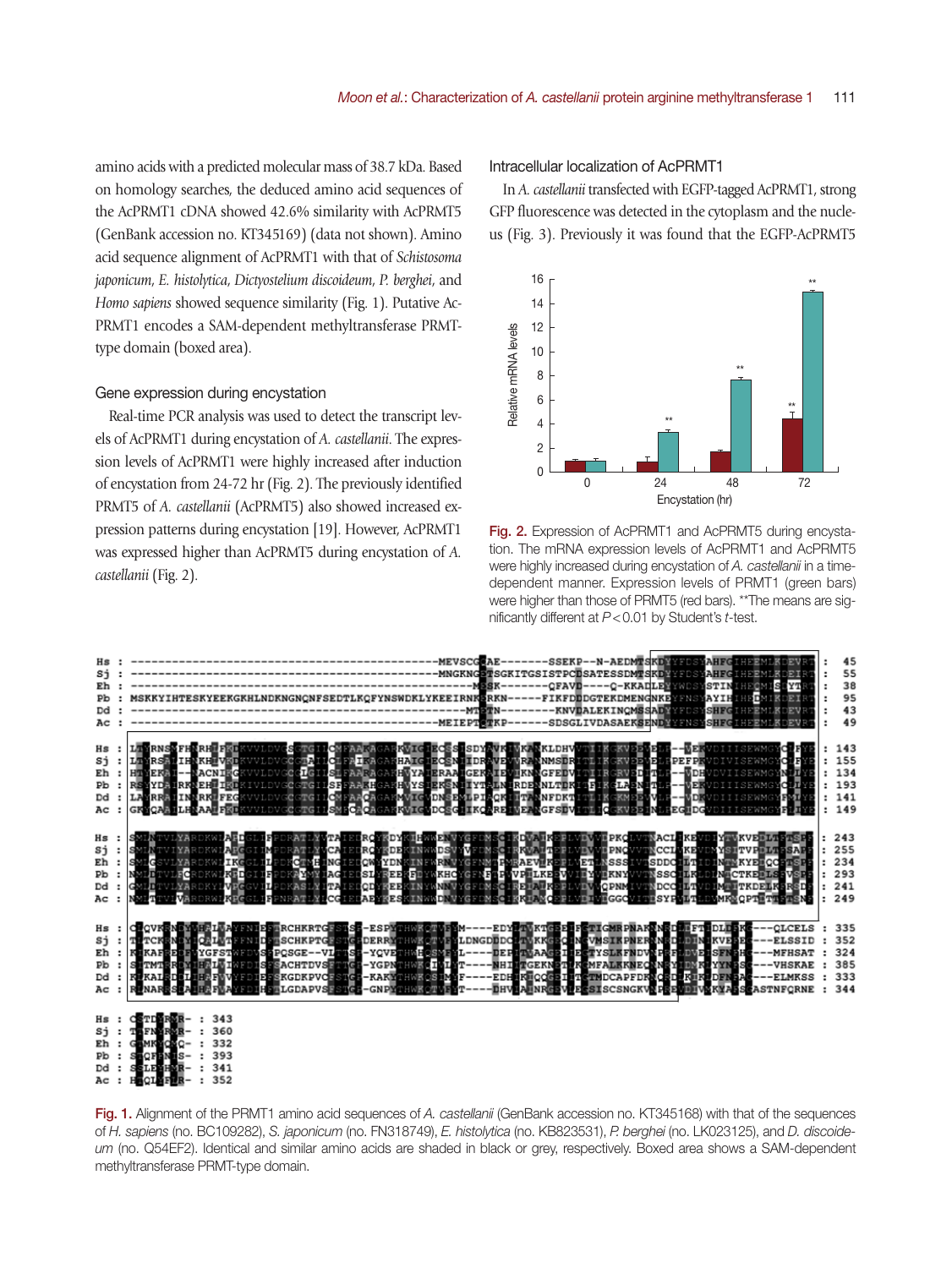#### 112 *Korean J Parasitol* Vol. 55, No. 2: 109-114, April 2017



Fig. 3. Confocal microscopic images of *A. castellanii* with stable transfection of pGAPDHgPRMT1 for intracellular localization of AcPRMT1. The EGFP-AcPRMT1 fusion protein was distributed over the cytoplasm but it was mainly localized in the nucleus (arrows). Localization of AcPRMT1 in the nucleus was confirmed by DAPI staining. (A) Trophozoite, (B) Cyst.



Fig. 4. Expression levels of AcPRMT1 and inhibition of encystation by AcPRMT1-siRNA. (A) Expression levels of AcPRMT1. The expression of the AcPRMT1 gene during encystation was almost completely inhibited by AcPRMT1-siRNA treatment (close square) compared to the control (open square). (B) Inhibition of encystation. The AcPRMT1-siRNA transfected cells showed reduced encystation ratios than the control cells. Values indicate the mean±SD of 3 experiments. \*\*Means are significantly different (Student's *t*-test, *P*<0.01).

fusion protein was mainly localized in the nucleus of *Acanthamoeba* [19]. However, AcPRMT1 was localized in both the cytoplasm and the nucleus of *Acanthamoeba* trophozoite (Fig. 3A) and cyst (Fig. 3B). The localization of AcPRMT1 in the nucleus was confirmed by DAPI staining (Fig. 3).

## Effect of AcPRMT1 on encystation of *Acanthamoeba*

To determine the effects of AcPRMT1 on encystation of *A.* 

*castellanii*, post-transcriptional gene silencing by siRNAs was performed. After transfection of fluorescent tagged siRNA against AcPRMT1 (Table 1), the transfection efficiency of siRNA was determined to be 80% by fluorescent microscopy. Transfected trophozoites were transferred to the encystment media, and the effect of AcPRMT1 gene silencing on encystation of *Acanthamoeba* was investigated. As shown in Fig. 4A, the mRNA expression of AcPRMT1 was successfully decreased during en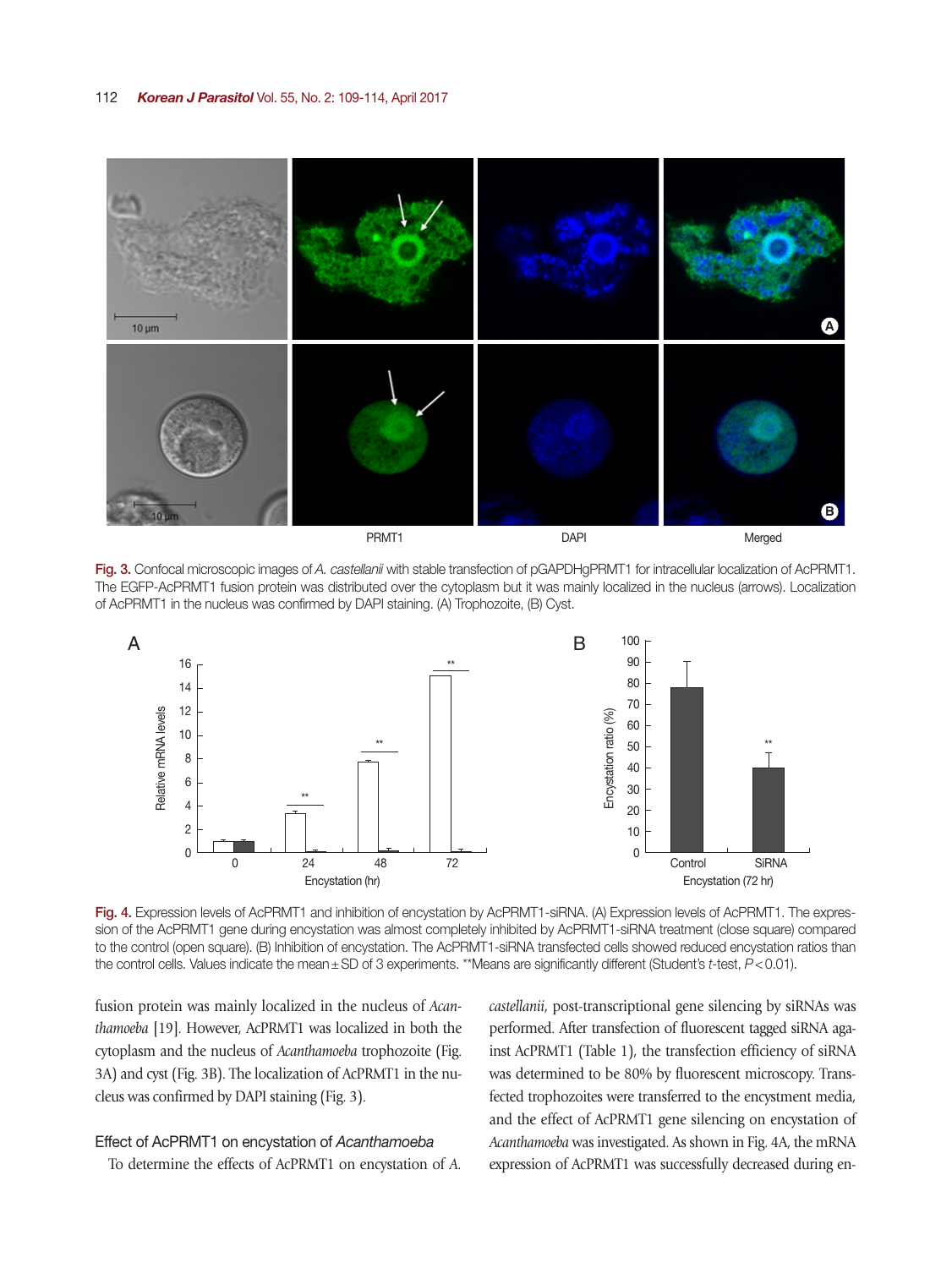cystation. Decreased expression of AcPRMT1 by siRNA affected the encystation ratio of *Acanthamoeba*. The number of mature cysts was significantly reduced in siRNA transfected cells (40.2%) compared to control cells (78.4%) (Fig. 4B).

## **DISCUSSION**

Histone arginine methylation by PRMTs has been shown to play an important role in transcriptional regulation [20,21]. In this study, PRMT1 was identified for the first time in *A. castellanii* (AcPRMT1). We suggested that PRMT1 play an important role in encystation of *Acanthamoeba* based on the result that the cells transfected with siRNA against AcPRMT1 failed to form mature cysts (Fig. 4). AcPRMT1 was localized both in the cytoplasm and the nucleus (Fig. 3), while we have previously identified that AcPRMT5 was localized mainly in the nucleus [19]. However, the substrates of PRMT1 and PRMT5 of *A. castellanii* have yet to be identified. PRMT1 of *P. falciparum* was localized in both the cytoplasm and the nucleus, and this suggested the presence of potential substrates in both cellular compartments [13].

PfPRMT1 methylated histone H4 predominant at arginine 3 and formed monomethylarginine (MMA) and asymmetric dimethylarginine (ADMA) [13]. The authors also previously confirmed the presence of histone H3 arginine 17 methylation in *P. falciparum*, a potential substrate for the CARM-like PRMT. PRMT1 of *S. mansoni* was able to specifically methylate histone H4, but not histone H3 [22]. Unfortunately, the sequence of histone H4 of *A. castellanii* Castellani has not yet been reported. Also, histone H4 arginine 3 position in *H. sapiens* was different from that in *A. castellanii* Neff (GenBank accession no. ELR24196). However, histone H3 arginine residues ( $\text{Arg}^2$ ,  $\text{Arg}^8$ , and Arg17) of *A. castellanii* Castellani and *A. castellanii* Neff (no. ELR19918) are the same with those of humans (no. AAN39284) (data not shown). It is highly supposed that AcPRMT1 is able to methylate histone H3 arginine 17 of *Acanthamoeba* (MART-KQTARKSTGGKAP**R**KMAS) similar to CARM-like PRMT.

PRMT1 mediated dimethylation of histone H4 arginine 3 is associated with gene activation [23], while the methylation of histone H4 arginine 3 by PRMT5 is associated with gene repression [24]. The authors hypothesized that AcPRMT1 and AcPRMT5 regulate the transcriptional levels of encystation associated genes by histone modification. Furthermore, we hypothesized that AcPRMT1 is associated with gene expression, while AcPRMT5 is associated with gene repression. AcPRMT1

was expressed higher than AcPRMT5 during encystation (Fig. 2), which suggested that there are various active genes associated with encystation.

On the basis of these results, further research is required to obtain target substrates and specific inhibitors of AcPRMT1. We predict that PRMT1 plays a key role in the expression of certain resistance genes in encysting *Acanthamoeba*. Further research will lead to the development of anti-amoebic drugs for human *Acanthamoeba* infections.

## ACKNOWLEDGMENTS

This research was supported by the Basic Science Research Program of the National Research Foundation of Korea (NRF) funded by the Ministry of Education (grant no. 2014R1A1A 2058405), and Kyung Hee University in 2016 (no. KHU 20160 537).

## CONFLICT OF INTEREST

The authors have no conflicts of interest to declare.

## **REFERENCES**

- 1. Marciano-Cabral F, Cabral G. *Acanthamoeba* spp. as agents of disease in humans. Clin Microbiol Rev 2003; 16: 273-307.
- 2. Moon EK, Xuan YH, Chung DI, Hong Y, Kong HH. Microarray analysis of differentially expressed genes between cysts and trophozoites of *Acanthamoeba castellanii*. Korean J Parasitol 2011; 49: 341-347.
- 3. Portela A, Esteller M. Epigenetic modifications and human disease. Nat Biotechnol 2010; 28: 1057-1068.
- 4. Kirmizis A, Santos-Rosa H, Penkett CJ, Singer MA, Vermeulen M, Mann M, Bähler J, Green RD, Kouzarides T. Arginine methylation at histone H3R2 controls deposition of H3K4 trimethylation. Nature 2007; 449: 928-932.
- 5. Bedford MT, Clarke SG. Protein arginine methylation in mammals: who, what, and why. Mol Cell 2009; 33: 1-13.
- 6. Pahlich S, Zakaryan RP, Gehring H. Protein arginine methylation: cellular functions and methods of analysis. Biochim Biophys Acta 2006; 1764: 1890-1903.
- 7. Niewmierzycka A, Clarke S. S-adenosylmethionine-dependent methylation in *Saccharomyces cerevisiae*. Identification of a novel protein arginine methyltransferase. J Biol Chem 1999; 274: 814- 824.
- 8. Pawlak MR, Scherer CA, Chen J, Roshon MJ, Ruley HE. Arginine N-methyltransferase 1 is required for early postimplantation mouse development, but cells deficient in the enzyme are viable. Mol Cell Biol 2000; 20: 4859-4869.